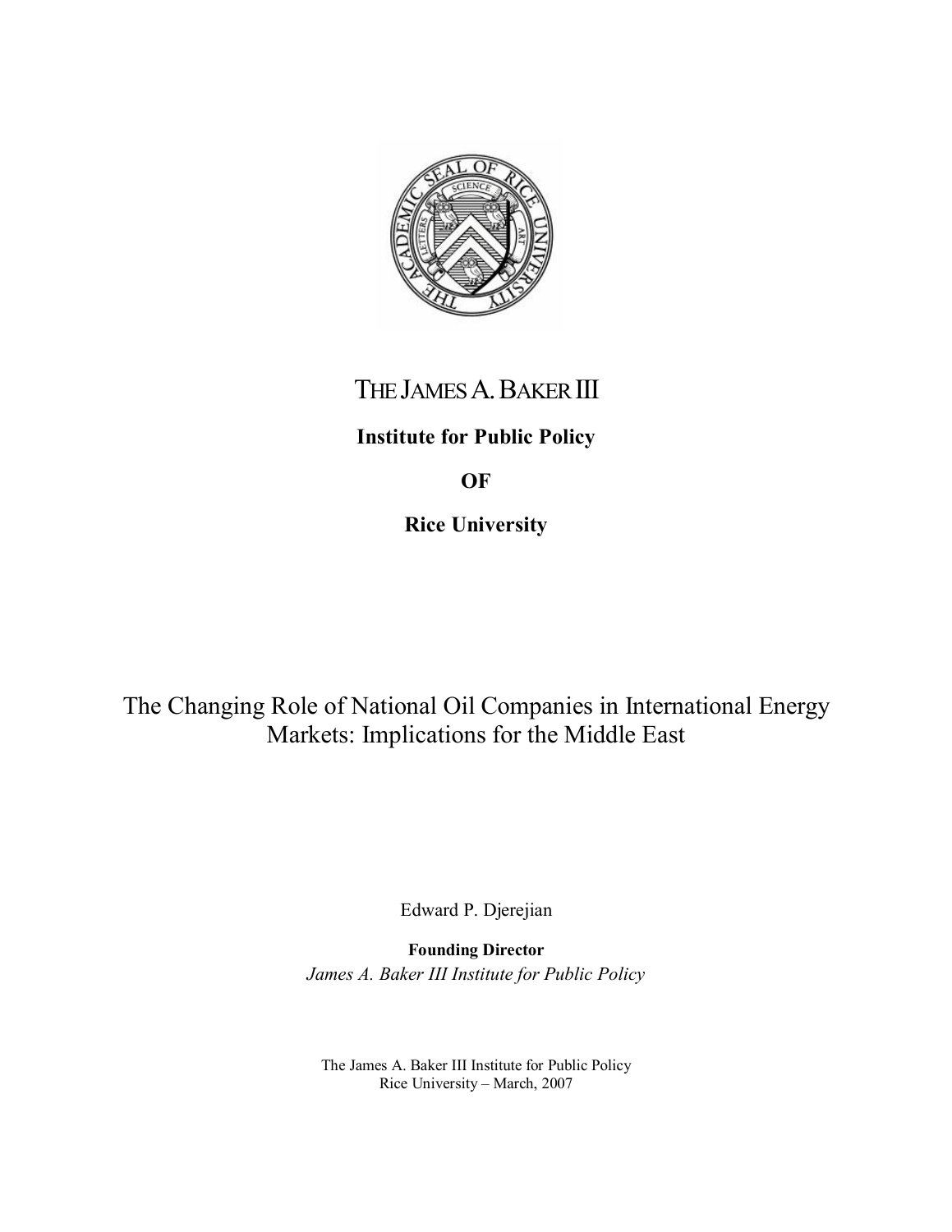When I joined the Baker Institute as its founding director in 1995, I knew that energy issues would be an important piece of our institute's work. We were located in Houston, the energy capital of the world. Secretary Baker and I, with our long experience in the Middle East, understood first hand the importance of the vital links in the energy market supply chain. Like many who were in public service in the 1970s, we understood the direct impact secure energy supplies have on daily life and prosperity in America and abroad.

It was against this knowledge of the importance of the issue that the Baker Institute began its research program in 1995 with a major inquiry into the future of the Gulf and global energy markets. Today, more than a decade later, we revisit this important topic, looking more specifically at the important role of national oil companies of the Middle East.

The International Energy Agency projects that, over the next thirty years, \$2.2 trillion in new investments will be needed in the global oil sector to meeting rising demand for oil. But despite the tremendous challenge facing us in implementing these investments, many governments, including our own, continue to intervene in energy markets in a manner that is slowing --or even discouraging—this needed investment.

The question of who will be responsible for making these massive investments to fuel the future world economy is a critical one and one that is evolving with time.

Over the past thirty years, privately-held Western international oil companies with publicly traded shares were responsible for a majority of the world's oil production. Some 40% of new oil production over the past three decades came from within the OECD industrialized countries, with the majority of investment made by these international oil companies. However, the IEA now projects that over 90% of new hydrocarbon supplies will come from the developing world in the next twenty years. The investment for this new oil production will come mainly from national oil companies --either traditional government-owned monopolies or emerging hybrid firms that are part state-owned and partially or recently privatized.

This change will represent a major shift for international energy markets – one that deserves our careful attention.

The growing importance of NOCs to the global supply-demand balance raises questions about their emerging policies, objectives and priorities. It also raises questions about the role governments play in the day to day management of their NOCs. National oil companies have important responsibilities to play in their home nations. They play a role in redistributing national wealth from domestic energy resources. They also play a strong role in the pursuit of national energy security and domestic industrial and economic development. In some cases, NOCs are a tool of foreign discourse. But all these objectives, while extremely important to national goals, can have a huge impact on an NOC's ability to expand its oil and gas production.

Finally, the rising importance of NOCs will raise questions inside energy consumer nations like the United States on how to best respond to the aspirations of national oil companies and to ensure that global energy markets remain resilient and competitive.

The Baker Institute, together with our long and fruitful research partnership with the Japan Petroleum Energy Center (JPEC) has undertaken a major, two-year study analyzing the strategies, objectives and performance of NOCs. The study consists of 13 case studies of different NOCs and economic modeling studies aimed at assessing their operational efficiency.